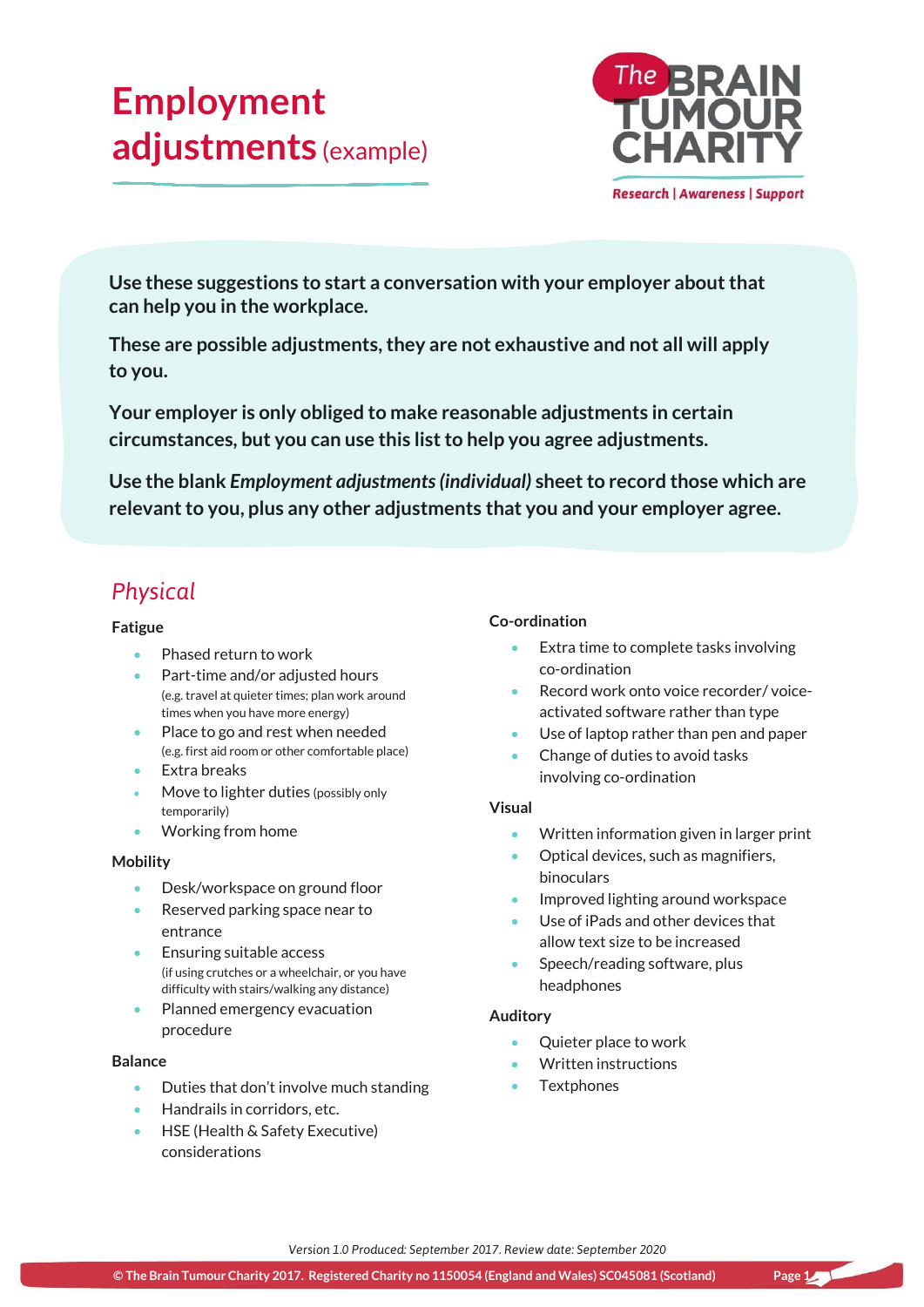### *Cognitive*

#### **Attention/concentration**

- Break down tasks and allow completion in small, manageable chunks
- Use of clocks/timers
- Move workspace to quieter area
- Set realistic targets

#### **Communication difficulties**

- Use short, concise repeated instructions
- Be given extra time to respond
- Use of iPad to write down questions/answers

#### **Memory/learning**

- Repeat, write down or record instructions
- **Break down task into small, manageable** chunks
- Use memory aids (e.g. reminders on mobile phone, camera on mobile phone)
- Ensure feel comfortable in asking for help

### *Physiological*

**Seizures** NB can be 'vacant episodes'

- Staff training in handling seizures (relevant people)
- Separate, private area if you feel a seizure coming on
- Buddy to stay with you during a seizure and to time the seizure

#### **Personal facilities**

- Providing an accessible toilet
- Providing a desk/workplace near to the toilet

#### **Changes in appearance**

(e.g. due to skin changes, weight gain, hair loss, surgery scars)

- Working alongside someone else temporarily to build up your confidence (if your job involves dealing with the public)
- Counselling to help you adjust to the change in appearance
- Changing duties if you are uncomfortable with face-to-face meetings with clients or the public

#### **Processing speed**

- Give extra time to understand and respond
- Write down instructions in single steps
- Provide templates and examples
- Reduce the number of tasks

#### **Reasoning/problem solving**

- Explain ideas in a concrete way
- Give analogies/examples

#### **Planning/organisational skills**

- Make use of clocks, alarms, mobiles
- Use colour coding to separate tasks/parts of tasks
- Use checklists with time estimate for each step

#### **Personal facilities**

- Providing an accessible toilet
- Providing a desk/workplace near to the toilet
- Providing a shower

#### **Temperature regulation**

- Relaxation of dress code
- Colleagues aware of room temperature and the need to open/close window or turn air conditioning on/off, as appropriate
- Desk/workspace away from window
- Breaks to take medication

#### **Pain/peripheral neuropathy**

- Extra time to complete tasks involving writing/typing or holding things
- Place to go to relax, when needed